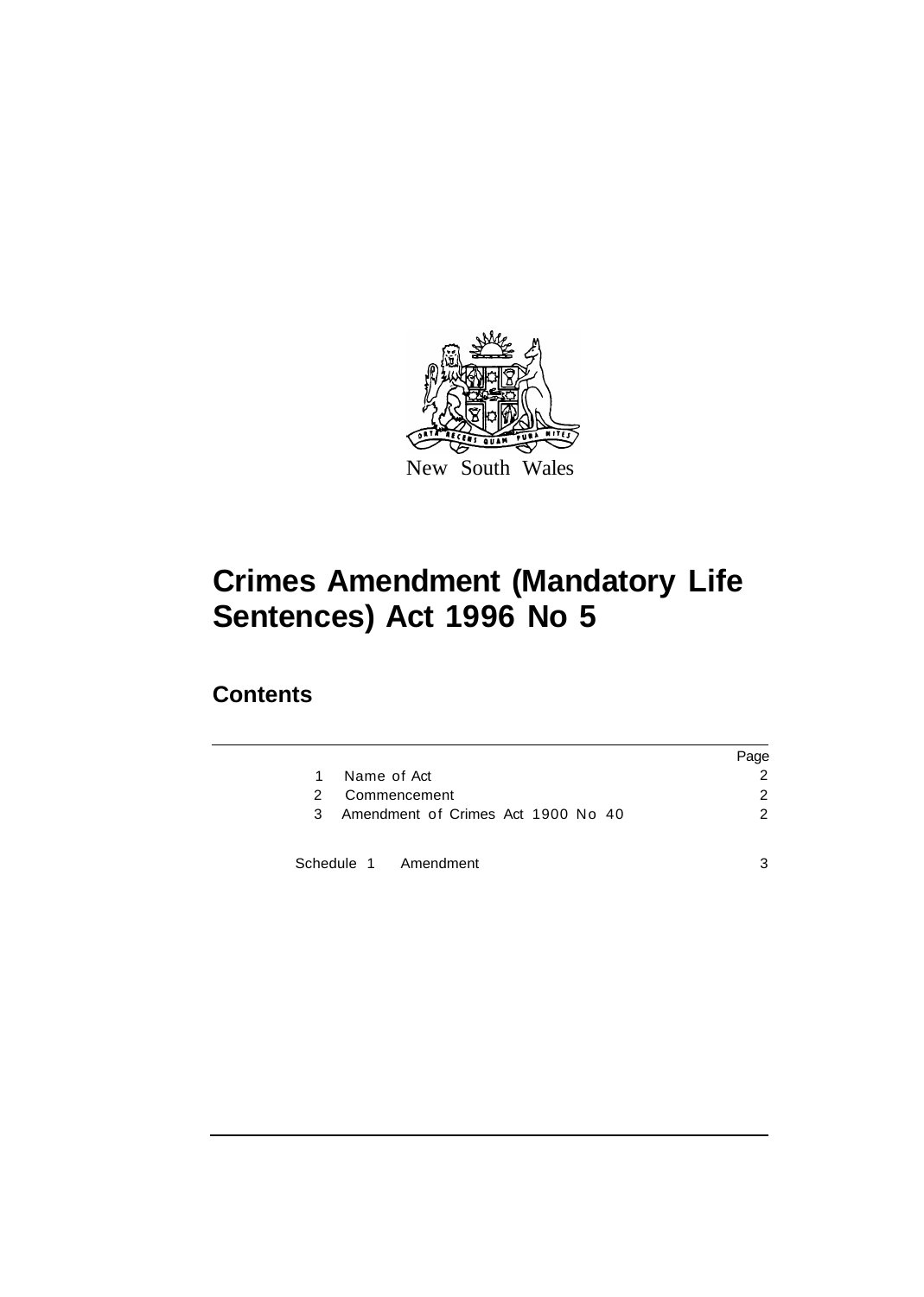

New South Wales

Act No 5, 1996

An Act to amend the *Crimes Act 1900* with respect to the imposition of mandatory life sentences for certain offences. [Assented to 21 May 1996]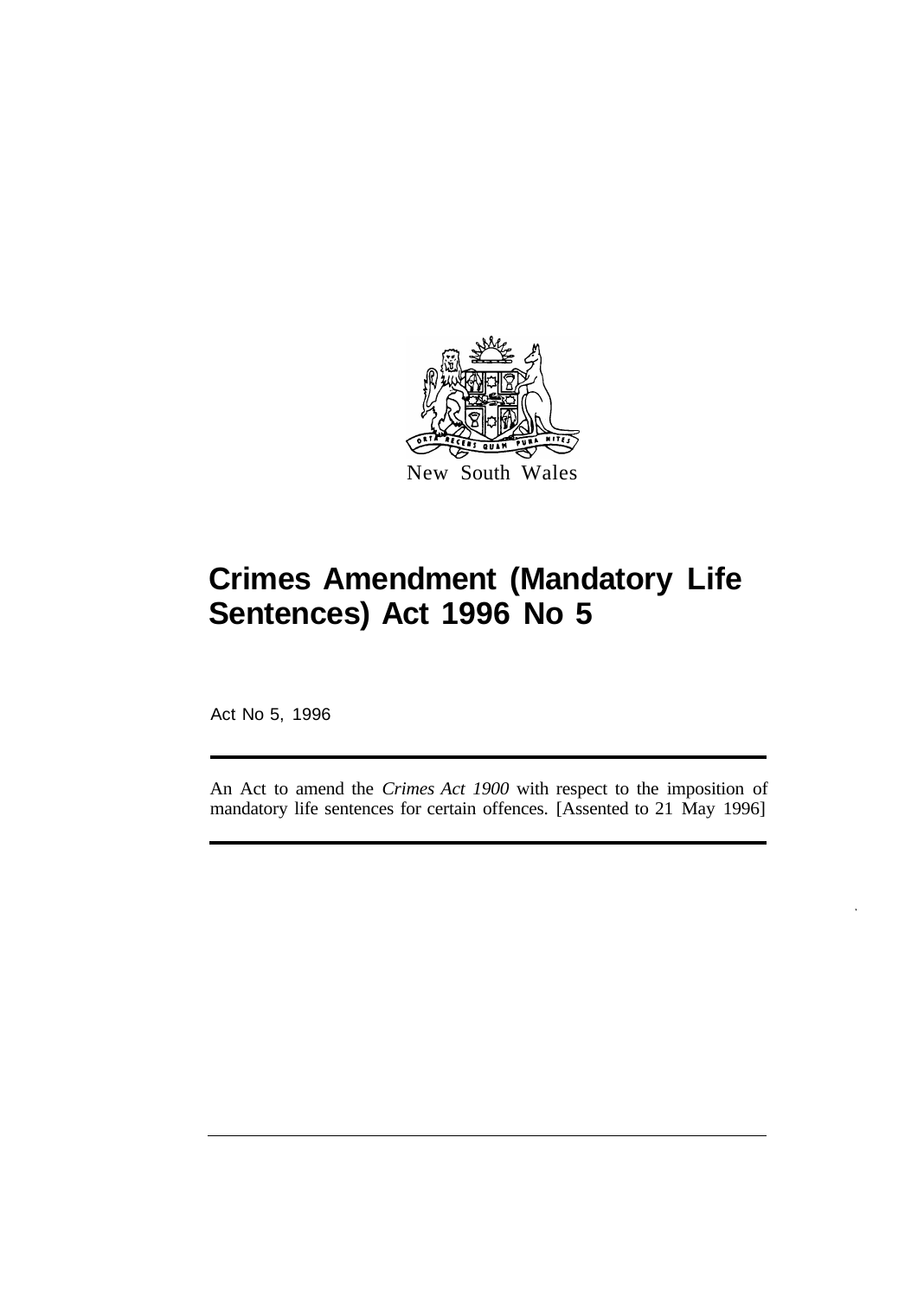#### **The Legislature of New South Wales enacts:**

#### **1 Name of Act**

This Act is the *Crimes Amendment (Mandatory Life Sentences) Act 1996.* 

#### **2 Commencement**

This Act commences on a day to be appointed by proclamation.

#### **3 Amendment of Crimes Act 1900 No 40**

The *Crimes Act 1900* is amended as set out in Schedule 1.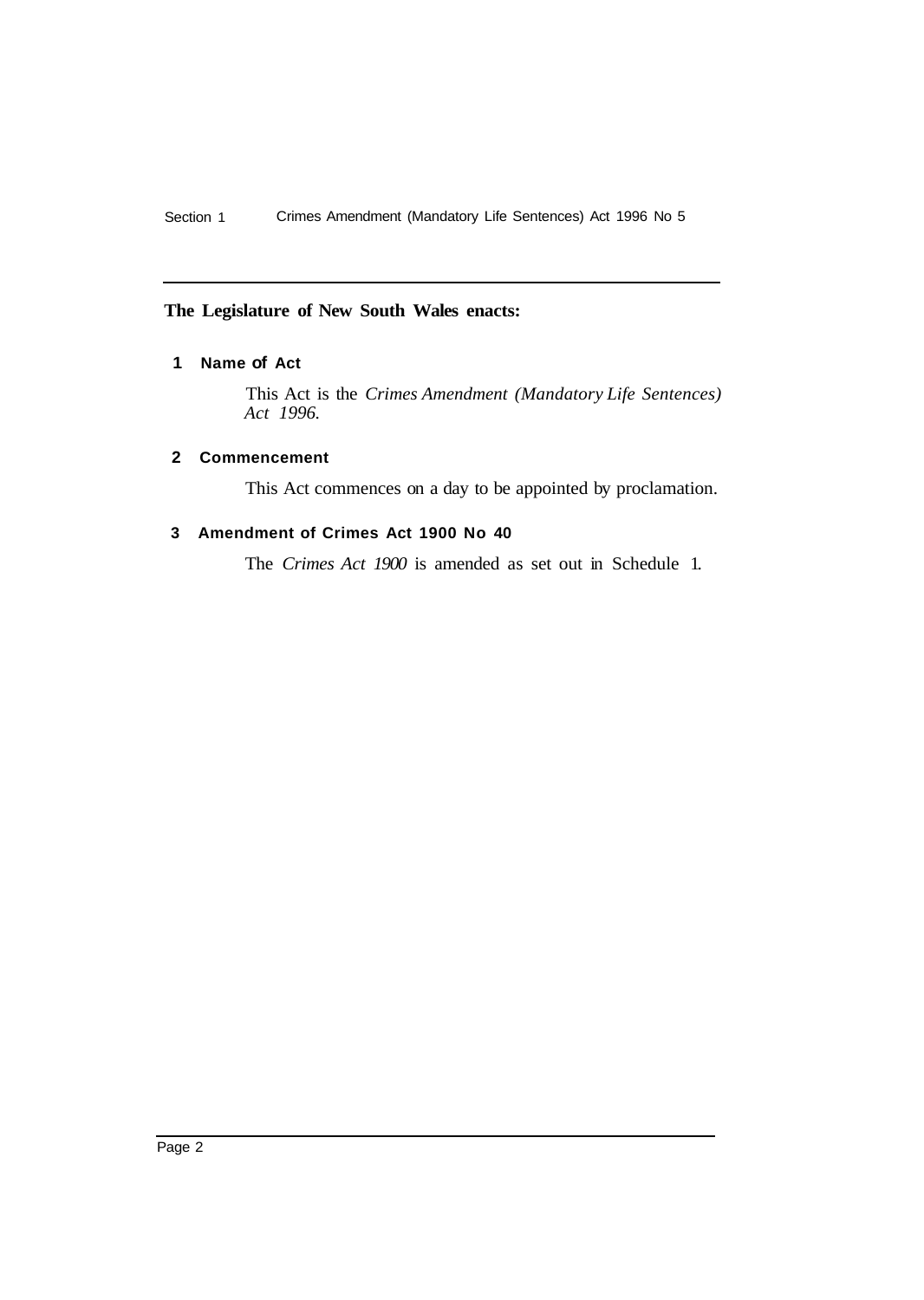Amendment Schedule 1 and Schedule 1 and Schedule 1 and Schedule 1 and Schedule 1 and Schedule 1 and Schedule 1

### **Schedule 1 Amendment**

(Section 3)

#### **Section 431B**

Insert after section 431A:

#### **431B Mandatory life sentences for certain offences**

- ( 1 ) A court is to impose a sentence of penal servitude for life on a person who is convicted of murder, if the court is satisfied that the level of culpability in the commission of the offence is so extreme that the community interest in retribution, punishment, community protection and deterrence can only be met through the imposition of that sentence.
- (2) A court is to impose a sentence of imprisonment for life on a person who is convicted of an offence under section 25 (2) or (2A) of the *Drug Misuse and Trafficking Act 1985* to which section 33 (subsection (2) excepted) of that. Act applies involving heroin or cocaine if the court is satisfied that the level of culpability in the commission of the offence is so extreme that the community interest in retribution, punishment, community protection and deterrence can only be met through the imposition of that sentence and the court is also satisfied that:
	- (a) the offence involved:
		- (i) a high degree of planning and organisation, and
		- (ii) the use of other people acting at the direction of the person convicted of the offence in the commission of the offence, and
	- (b) the person was solely or principally responsible for planning, organising and financing the offence, and